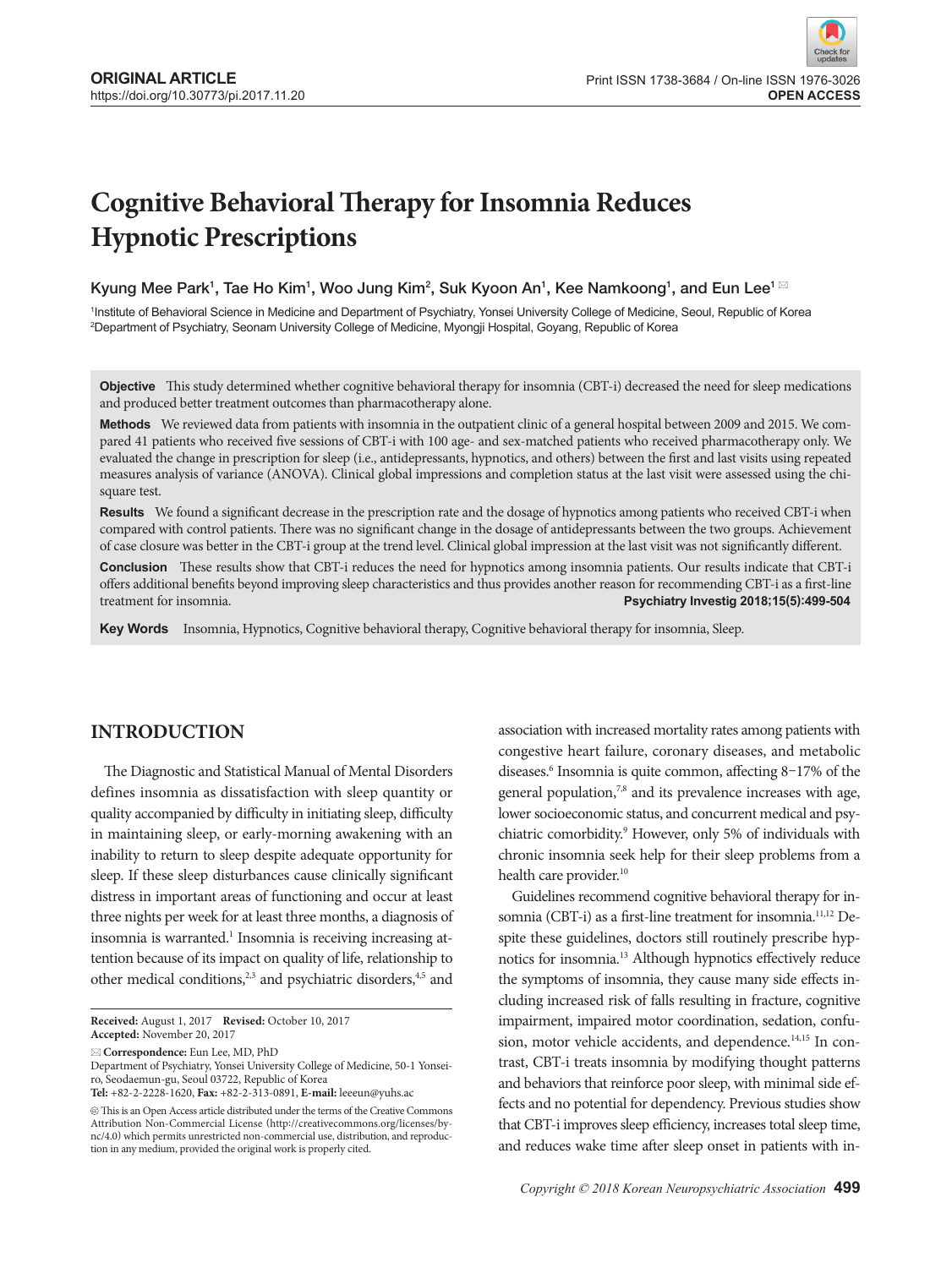somnia.<sup>16-18</sup> CBT-i exerts similar short-term therapeutic effects, but better long-term therapeutic effects on insomnia symptoms than hypnotics.19 However, there are some barriers to administering CBT-i to insomnia patients. Changing thought patterns and behaviors takes more effort than taking medication, and patience is required to see treatment effects. Furthermore, patients may not want to visit the clinic every week to receive CBT-i. For these reasons, patients and clinicians are reluctant to use CBT-i despite knowledge of its benefits, and insomnia patients often receive pharmacotherapy in addition to CBT-i.

This study determined whether insomnia patients who received CBT-i had 1) a reduced need for sleep medications and 2) better treatment outcomes during long-term followup than control patients who received pharmacotherapy only. Using a retrospective study design, we reviewed outpatient clinic data from a psychiatry department in a general hospital setting and compared prescribed medication dosages and treatment outcomes between CBT-i and control groups.

# **Methods**

# **Participants**

We reviewed electronic medical records of patients diagnosed with and initiating treatment for insomnia (G47.0) or primary insomnia (F51.0) in the Severance Hospital outpatient clinic from January 2009 to December 2014. We found 41 patients who completed five sessions of CBT-i as confirmed by doctors' orders and payment statements. For comparison, we selected 100 outpatients with the same diagnoses who did not receive CBT-i during the same period matched for age, sex, and medical comorbidity. We excluded those cases diagnosed with major psychiatric disorders including schizophrenia spectrum and other psychotic disorders, bipolar I disorder, major depressive disorder, persistent depressive disorder, substance use disorder, or sleep apnea as a principal diagnosis in order to focus on insomnia treatment. Because of the small sample size, we did not exclude any psychiatric diagnosis for the CBT-i group. As a result, we included 141 patients. We followed up using their medical records through December 2015 for the evaluation of successful treatment. The Institutional Review Board of Severance Hospital approved this study (4-2015-1027).

# **Procedures**

Our CBT-i program was based on Edinger's CBT-i protocol.20 The program was implemented as five weekly 90-minute therapy sessions discussing an introduction to the method, stimulus control, sleep restriction, sleep hygiene, and cognitive therapy and trouble-shooting. We provided the treatment program to groups of 2–4 persons served by two mental health professionals (one psychiatrist and one nurse). As the CBT-i program is not an exclusive treatment arm in our hospital, patients could also receive pharmacotherapy. In this data, CBTi was performed between January 2009 and December 2014.

# **Measurement**

We reviewed the electronic medical records to obtain information about patients' sex, age, comorbid medical and psychiatric conditions, prescribed medications for sleep, total number of clinic visits, first and last visit dates, total duration of follow-up, clinical global impression (CGI), and status of case closure at the last visit as indicated by doctors' comments. Because most patients undergoing CBT-i also were prescribed medications for sleep, we evaluated the additive effect of CBTi to their treatment regimen. As the benefits of CBT-i are evident after 12 months of treatment, $19,21$  we investigated 1) changes in the need for sleep medications between the first and last visits and 2) treatment outcome at the last visit.

To evaluate changes in the need for sleep medications, we reviewed data on all prescribed medications for sleep at the first and last clinic visits. We sorted prescribed medications into three categories: hypnotics, antidepressants, and other medications. In the case of hypnotics, we separated them into two categories based on elimination half-lives: shortacting (<24 hours) and long-acting ( $\geq$ 24 hours) hypnotics.<sup>22</sup> We investigated the prescription rate and the dosage of sleep medication at the first and the last visit. We also examined the prescription rate and dosage of mirtazapine and trazodone specifically because of their frequent off-label use for insomnia.23 To evaluate the prescribed dosages, we converted the antidepressant dosage to dose equivalent of fluoxetine $24,25$ and the hypnotic dosage to dose equivalent of lorazepam.<sup>26</sup>

To evaluate treatment outcome, we assessed doctors' comments at the last visit and categorized CGI as follows: improvement, no change, or decline. We also assessed the status of case closures, which were defined as meeting two conditions: 1) doctor's comment that specified case closure on the last outpatient clinic visit and 2) absence of next visit appointment. If there was no comment about case closure, we defined it as "lost to follow-up." If a next visit appointment was present after 12/31/2015, the case was defined as "treatment maintenance."

## **Statistical analysis**

We performed Chi-square statistical analysis to compare prescription rates from the first to the last visits and between the CBT-i and the control group. We also conducted repeated measures analysis of variance (ANOVA) to examine the change in prescribed dosage of hypnotics and antidepressants from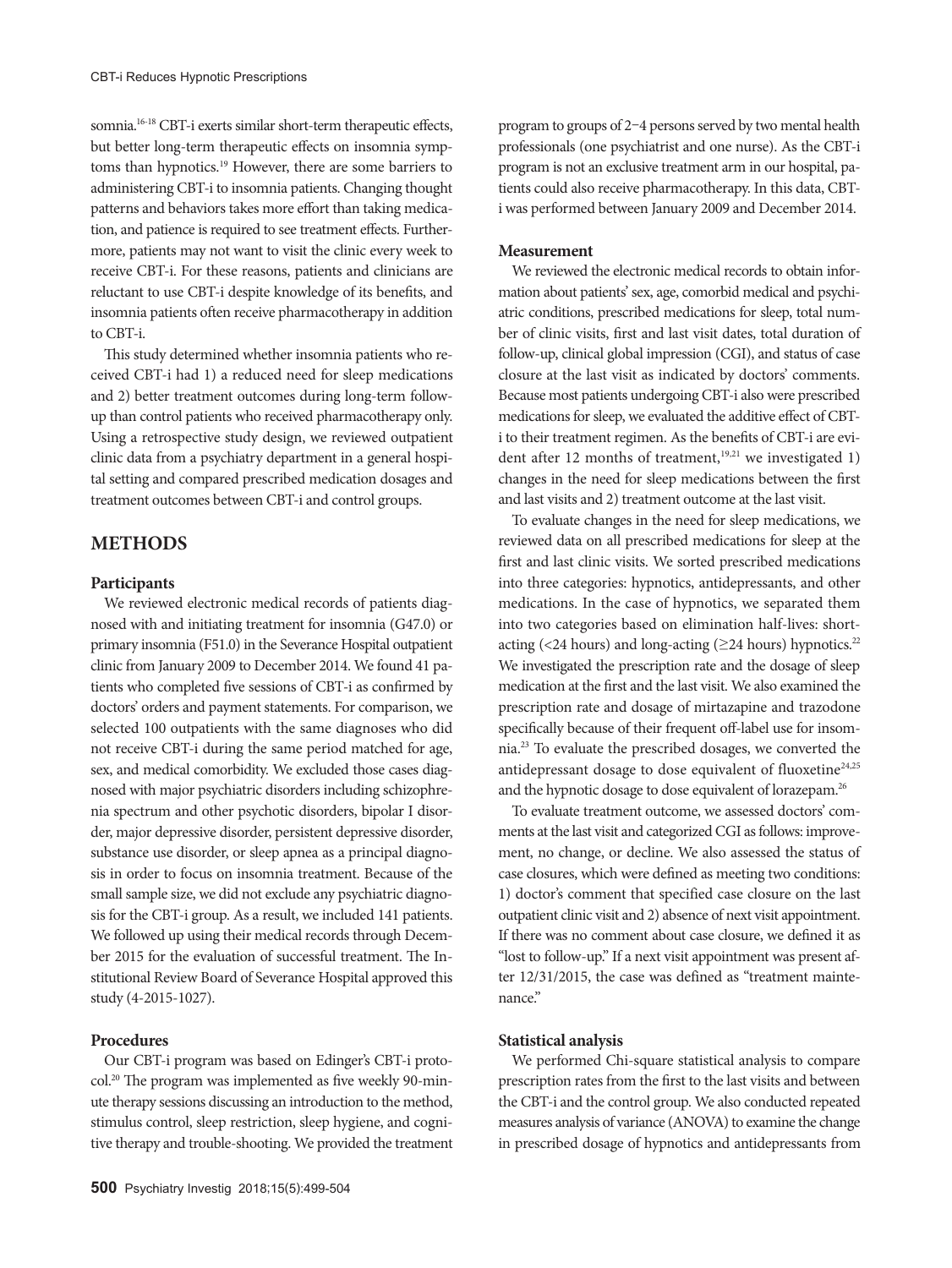the first to last visits between the two groups. We did not analyze the converted dosage of other medications because of their relatively low occurrence (<5%). We excluded "as needed" prescriptions, because it was difficult to know exact use of these medications. Comparison of CGI and status of case closure between the two groups were performed using chisquared analysis. Independent sample t-tests and chi-squared tests were used to compare continuous and categorical variables between CBT-i and control patients, respectively. Data analyses were conducted using SPSS for Windows version 20 (IBM Corp., Armonk, NY, USA), and statistical significance was set at p<0.05.

# **Results**

# **Demographic and clinical characteristics**

Patients ranged in age from 20 to 84 years. Within the CBTi group, psychiatric comorbidities were generalized anxiety disorder (n=1), major depressive disorder (n=2), bipolar II disorder (n=1), acute stress disorder (n=1), and panic disorder (n=2). Within the control group, psychiatric comorbidities were: generalized anxiety disorder (n=1), panic disorder (n=7), somatic symptom disorder (n=3), and social phobia (n=1). We found no significant difference in the frequency of psychiatric comorbidities between groups (Table 1). Among the

**Table 1.** Demographic and clinical characteristics of patients

control patients, five started their psychiatric treatment during admission. None required re-hospitalization for psychiatric comorbidity during the observation period. Their diagnoses were as follows: two adjustment disorders, two depressive disorders, and one anxiety disorder. None were admitted for psychiatric comorbidity in the CBT-i group.

As our institution is a general hospital, approximately onethird of CBT-i and control patients had medical comorbidities, including hypertension, diabetes mellitus, thyroid disease, cardiovascular disease, migraine, herniated cervical discs, and cancer. No patients had uncontrolled medical illness, and there was no significant difference in the frequency of medical comorbidities between groups (Table 1). There were four patients with cancer in the CBT-i group (breast cancer, n=2; thyroid cancer, n=1; acute myeloblastic leukemia, n=1) and ten patients with cancer in the control group (advanced gastric cancer, n=2; breast cancer, n=6; thyroid cancer, n=1; sigmoid colon cancer, n=1). All patients with cancer were in a stable disease state and were not admitted during the study period, except for scheduled chemotherapy (CBT-i group, n=1; control group, n=1).

# **Need for sleep medication**

We compared the differences in the prescription rate between the two groups at their first and the last visit (Table 2).

|                                                | $CBT-i(N=41)$       | Control $(N=100)$    | p    |
|------------------------------------------------|---------------------|----------------------|------|
| Mean age, years (SD)                           | 51.80 (14.62)       | 52.12 (14.04)        | 0.90 |
| Sex, male/female                               | 10/31               | 26/74                | 0.84 |
| Patients with psychiatric comorbidities, N (%) | 7(17)               | 13(13)               | 0.33 |
| Patients with medical comorbidities, N (%)     | $13*(31)$           | $34^{\dagger} (34)$  | 0.80 |
| Patients with cancer, $N$ (%)                  | $4^{\ddagger}$ (10) | 10 <sup>§</sup> (10) | 0.97 |
| Mean duration of total follow-up, days (SD)    | 541.85 (694.95)     | 610.09 (643.33)      | 0.58 |

\*hypertension (N=3), diabetes mellitus (N=2), chronic heart failure (N=1), destroyed lung due to old pulmonary tuberculosis (N=1), cancer (N=4), †hypertension (N=8), diabetes mellitus (N=3), coronary artery disease (N=3), end stage renal disease (N=2), migraine (N=2), asthma (N=1), herniated cervical disc (N=1), osteoporosis (N=1), hyperthyroidism (N=1), aneurysm (N=1), cancer (N=10), ‡breast cancer (N=2), thyroid cancer (N=1), acute myeloblastic leukemia (N=1), §breast cancer (N=6), advanced gastric cancer (N=2), thyroid cancer (N=1), sigmoid colon cancer (N=1). CBT-i: cognitive behavioral therapy of insomnia, SD: standard deviation

| <b>Table 2.</b> Prescribed medications at the first and last visit |
|--------------------------------------------------------------------|
|--------------------------------------------------------------------|

|                               | First visit   |                   |      | Last visit    |                   |         |
|-------------------------------|---------------|-------------------|------|---------------|-------------------|---------|
|                               | $CBT-i(N=41)$ | Control $(N=100)$ |      | $CBT-i(N=41)$ | Control $(N=100)$ | p       |
| Any pharmacotherapy, $N$ (%)  | 35(85)        | 94 (94)           | 0.11 | 22(53)        | 91(91)            | < 0.001 |
| Hypnotics, $N$ $(\%)$         | 33(81)        | 92(92)            | 0.08 | 23(56)        | 90(90)            | < 0.001 |
| Antidepressants, $N$ $(\%)$   | 20(49)        | 65(65)            | 0.07 | 12(30)        | 54 (54)           | 0.01    |
| Others, $N$ $(\%)$            | $2*(5)$       | $3^{+}(3)$        | 0.63 | 0(0)          | $5^{\ddagger}(5)$ | 0.32    |
| Short-acting hypnotics, N (%) | 29(71)        | 83 (83)           | 0.10 | 20(49)        | 74 (74)           | 0.004   |
| Long-acting hypnotics, N (%)  | 8(20)         | 29(29)            | 0.25 | 6(15)         | 39(39)            | 0.005   |

\*quetiapine (N=2), †buspirone (N=3), ‡quetiapine (N=2) and buspirone (N=3). CBT-i: cognitive behavioral therapy of insomnia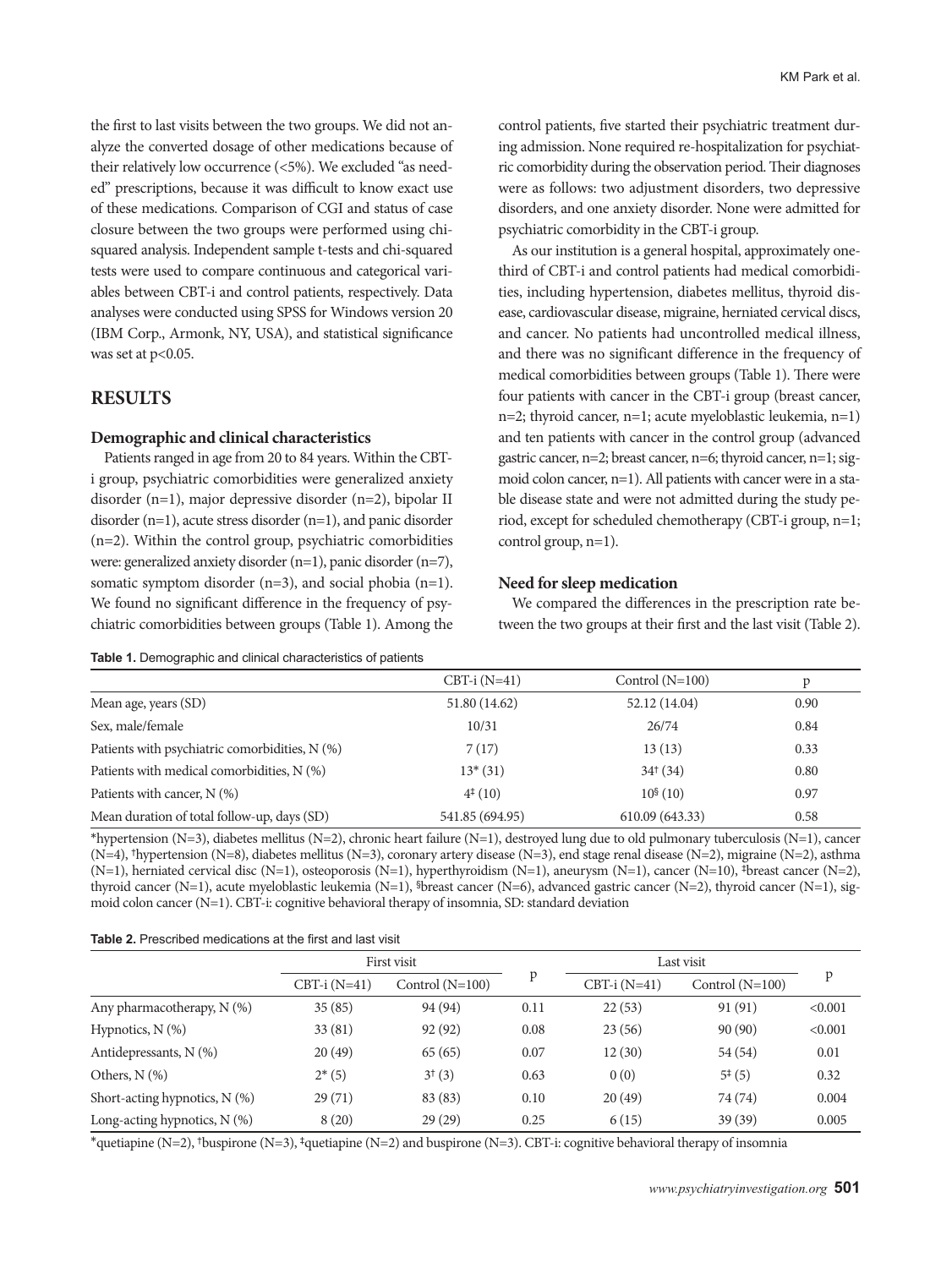| Outpatient visit           | $CBT-i$    |            | Group |      | Group×time |         | Time |      |
|----------------------------|------------|------------|-------|------|------------|---------|------|------|
|                            |            | Control    | F     | D    | F          | p       | F    | p    |
| Hypnotics, mean (SD)       |            |            | 7.23  | 0.01 | 14.27      | < 0.001 | 1.74 | 0.19 |
| First visit                | 1.30(1.03) | 1.24(0.90) |       |      |            |         |      |      |
| Last visit                 | 0.69(0.85) | 1.53(1.14) |       |      |            |         |      |      |
| Antidepressants, mean (SD) |            |            | 0.20  | 0.65 | 1.93       | 0.17    | 0.53 | 0.47 |
| First visit                | 3.86(6.04) | 3.38(4.20) |       |      |            |         |      |      |
| Last visit                 | 3.44(7.68) | 4.70(6.34) |       |      |            |         |      |      |

**Table 3.** Comparison of dose changes in prescribed medications for sleep between the CBT-i and control groups

The antidepressant dosage was converted to dose equivalent of fluoxetine, and the hypnotic dosage was converted to dose equivalent of lorazepam. CBT-i: cognitive behavioral therapy of insomnia, SD: standard deviation





At the first visit, no difference was found. However, at the last visit, the prescription rates of hypnotics and antidepressant in the CBT-i group were significantly lower than in the controls. We also examined the prescription rate and dosage of mirtazapine and trazodone, and found no differences at either the first or the last visit.

We examined changes in the dosages of prescribed sleep medications between the first and last visits using repeated measures of ANOVA. We found a significant change in group by time interaction on hypnotic dosage (Table 3). The dosage of hypnotics decreased over time in the CBT-i group; however, it remained the same in the control group (Figure 1). We

|                              | CBT-i<br>$(N=41)$ | Control<br>$(N=100)$ | p    |
|------------------------------|-------------------|----------------------|------|
| Case closure, N (%)          | 6(15)             | 4(4)                 |      |
| Lost to follow-up, $N$ (%)   | 27(66)            | 78 (78)              | 0.07 |
| Treatment maintenance, N (%) | 8(20)             | 18(18)               |      |

CBT-i: cognitive behavioral therapy of insomnia

found no significant change in group by time interaction on the dosage of antidepressants over time.

### **Treatment outcome**

We performed  $\chi^2$  tests for CGI and status of case closure at the last visit for comparison of treatment outcomes. Achievement of case closure was better in the CBT-i group at the trend level (Table 4). However, the number of improved cases evaluated by CGI at the last visit was not significantly different between the two groups (80.6% in the CBT-i group vs. 81% in the control group, p=0.17).

# **Discussion**

We found CBT-i reduced the need for hypnotics among patients with insomnia. Previous studies show that CBT-i improves sleep efficiency, increases total sleep time, and reduces wake time after sleep onset.<sup>18</sup> Thus, in contrast to most previous studies that focused on sleep characteristics, our study is unique because it examined the effect of CBT-i on the prescription of sleep medications routinely combined with CBT-i.<sup>27,28</sup>

Hypnotic use increases the risk of abuse, decreases cognitive function, and increases traffic accidents and falls in a dose-dependent manner.<sup>14,29</sup> Thus, our finding that CBT-i decreased the prescription rate and dosage of hypnotics can help avoid those risks. Our result is consistent with that of a previous study showing a decrease in sleep medication use among patients receiving internet-based CBT-i.<sup>30</sup> Few studies have examined the role of CBT-i in reducing the use of hypnotics. Belleville et al.<sup>31</sup> reported outstanding benefits from CBT-i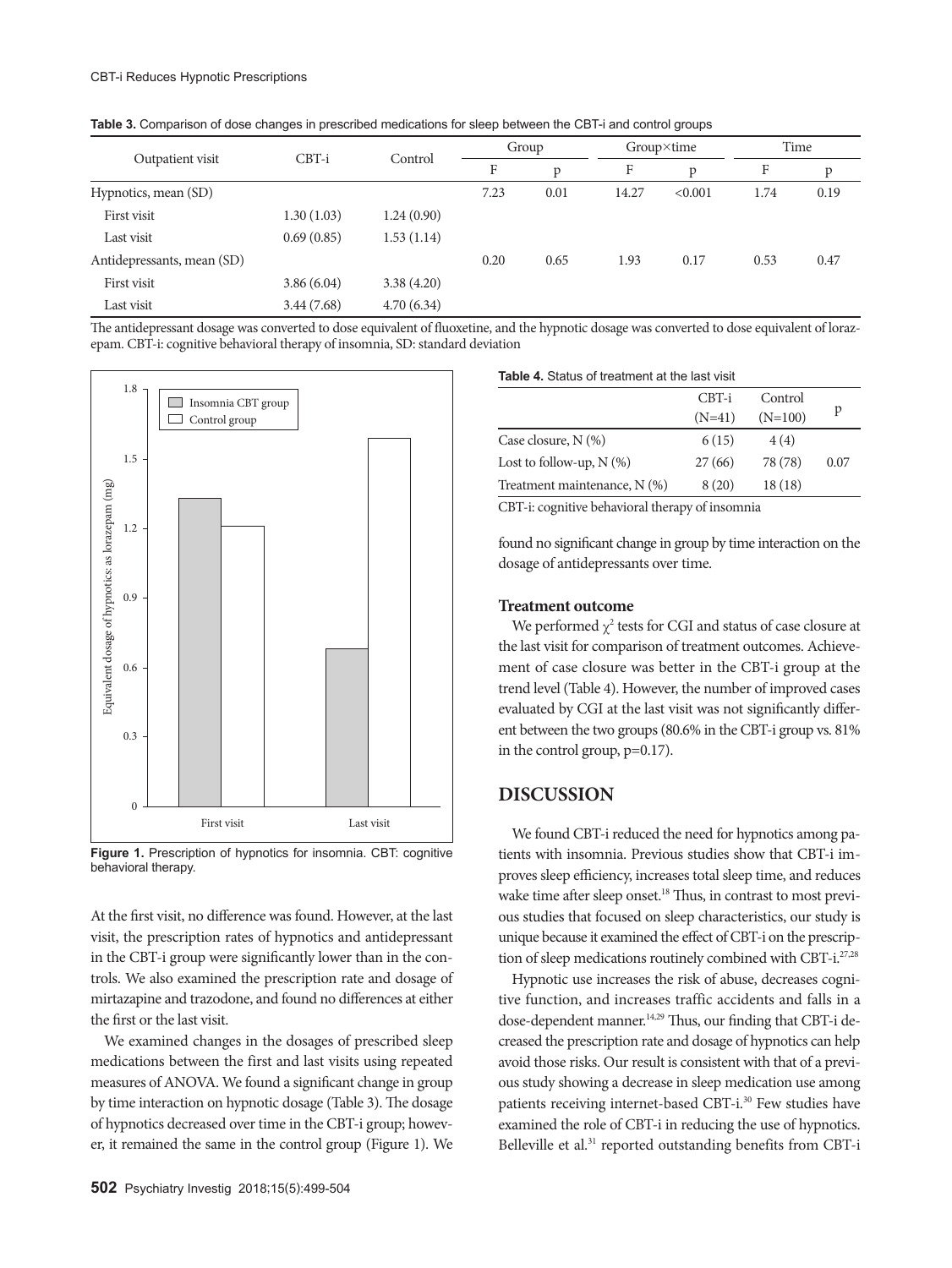on tapering hypnotics in self-help insomniacs. On the other hand, Taylor et al.<sup>32</sup> showed no change in hypnotic use after CBT-i among hypnotic dependent patients. We assume that the comorbid condition of hypnotic dependence made CBTi less effective. Our study is not comparable with Taylor's study because we excluded patients with substance abuse disorders. In another study showing no superior effect of CBT-i, total duration of follow-up was a relatively short 3 months.<sup>33</sup> There are only five cases with reduced prescription dosage by more than half in their first month after CBT-i. However, during the follow-up period after CBT-i, which was 513 days in average, twelve out of 41 patients quit hypnotics. This is a consistent finding that the effect of CBT-i is incremental rather than immediate.<sup>16,17</sup>

Previous studies report that CBT-i is helpful for insomnia patients with major depressive disorder and is an effective augmentation therapy for depression itself.<sup>34</sup> However, we found no significant change in antidepressant use after CBT-i, perhaps because of the low dosage of prescribed antidepressants in our study. Specifically, the prescribed antidepressant dosage was similar between groups and equivalent to a fluoxetine dose of 3.5–5 mg, which is lower than the therapeutic dosage for depressive disorder. Indeed, antidepressant dosages for primary insomnia tends to be lower than those for major depressive episodes.35 As only two patients in our study had comorbid major depressive disorder, we speculate that antidepressants were prescribed not for the depression per se, but rather for sleep disturbances. This may explain why we observed no change in antidepressant dosage in either group.

Previous studies showed that medical comorbidities such as cardiovascular disease, diabetes, cancer, and some medications can influence the insomnia state.<sup>36-39</sup> Approximately 30% of patients had medical comorbidities, which may be due to our hospital being a general hospital. We thought that these medical comorbid states may affect the results. However, we found medical comorbidity had no effect on the prescription rate and dosage of sleep medications in either group. Previous studies confirm the efficacy of CBT-i among insomnia patients with medical comorbidities.<sup>40,41</sup> Even though some patients had cancer, there were no unplanned admissions. Therefore, we can speculate that CBT-i reduces hypnotic prescription in patients with medical comorbidities as well as in healthy insomniacs.

We speculate that the continued use of hypnotics after CBTi is associated with doctors' or patients' reluctance to stop medication because of the fear of insomnia recurrence. This fear may be due to the chronic nature of these sleep disturbances. In addition, the average follow-up duration of patients who received CBT-i was more than 500 days, which is also indicative of the chronic nature of their insomnia. Chronic insomnia may be maintained by its self-perpetuating nature, involving selective attention and monitoring, distorted perceptions of daytime deficits, and counterproductive safety behaviors.<sup>42</sup> A previous study showed that the prognosis of insomnia patients after CBT-i was better when use of hypnotics was stopped entirely, than when using these drugs as needed.<sup>17</sup> Although additional research is needed, our results indicate that doctors should try to stop prescribing hypnotics after CBT-i.

Our study has some limitations, mostly related to its retrospective design. First, our study has a small sample size. Because we included only patients who completed five sessions of CBT-i as confirmed by doctors' orders and payment statements, only 41 patients were included in the final cohort. Second, selection bias may have been present. In the clinic, doctors might have recommended CBT-i to patients with milder symptoms, greater motivation, or greater financial or time resources. However, there were no significant differences between groups in regard to clinical characteristics or medication dosages at the first visit, thus minimizing the possibility of selection bias. Last, we could not completely exclude cases with psychiatric or medical comorbidities because of our study being conducted in a general hospital setting. Although we found no effect of psychiatric or medical comorbidities on the results, there are still possibilities that either comorbidities or their treatments could affect the study results.

In summary, we show that CBT-i reduces the need for hypnotics in insomnia patients. This finding is important because CBT-i can reduce the risk of accidents and complications associated with hypnotic use. Our results indicate that CBT-i offers additional benefits beyond improving sleep characteristics, and thus provides further reasons to recommend CBTi as a first-line treatment for insomnia.

#### **Acknowledaments**

This work was supported by the National Research Foundation of Korea Grant funded by the Korean Government (NRF-2017S1A3A2067165) and a grant of the Korean Mental Health Technology R&D Project, Ministry of Health & Welfare, Republic of Korea (HM15C0995).

### **REFERENCES**

- 1. American Psychiatric Association. Diagnostic and Statistical Manual of Mental Disorders (DSM-V). Arlington, VA: American Psychiatric Association Publishing; 2013.
- 2. Cho HJ, Seeman TE, Kiefe CI, Lauderdale DS, Irwin MR. Sleep disturbance and longitudinal risk of inflammation: moderating influences of social integration and social isolation in the Coronary Artery Risk Development in Young Adults (CARDIA) study. Brain Behav Immun 2015; 46:319-326.
- 3. Kim TH, Carroll JE, An SK, Seeman TE, Namkoong K, Lee E. Associations between actigraphy-assessed sleep, inflammatory markers, and insulin resistance in the Midlife Development in the United States (MIDUS) study. Sleep Med 2016;27-28:72-79.
- 4. Lee E, Cho HJ, Olmstead R, Levin MJ, Oxman MN, Irwin MR. Persistent sleep disturbance: a risk factor for recurrent depression in com-